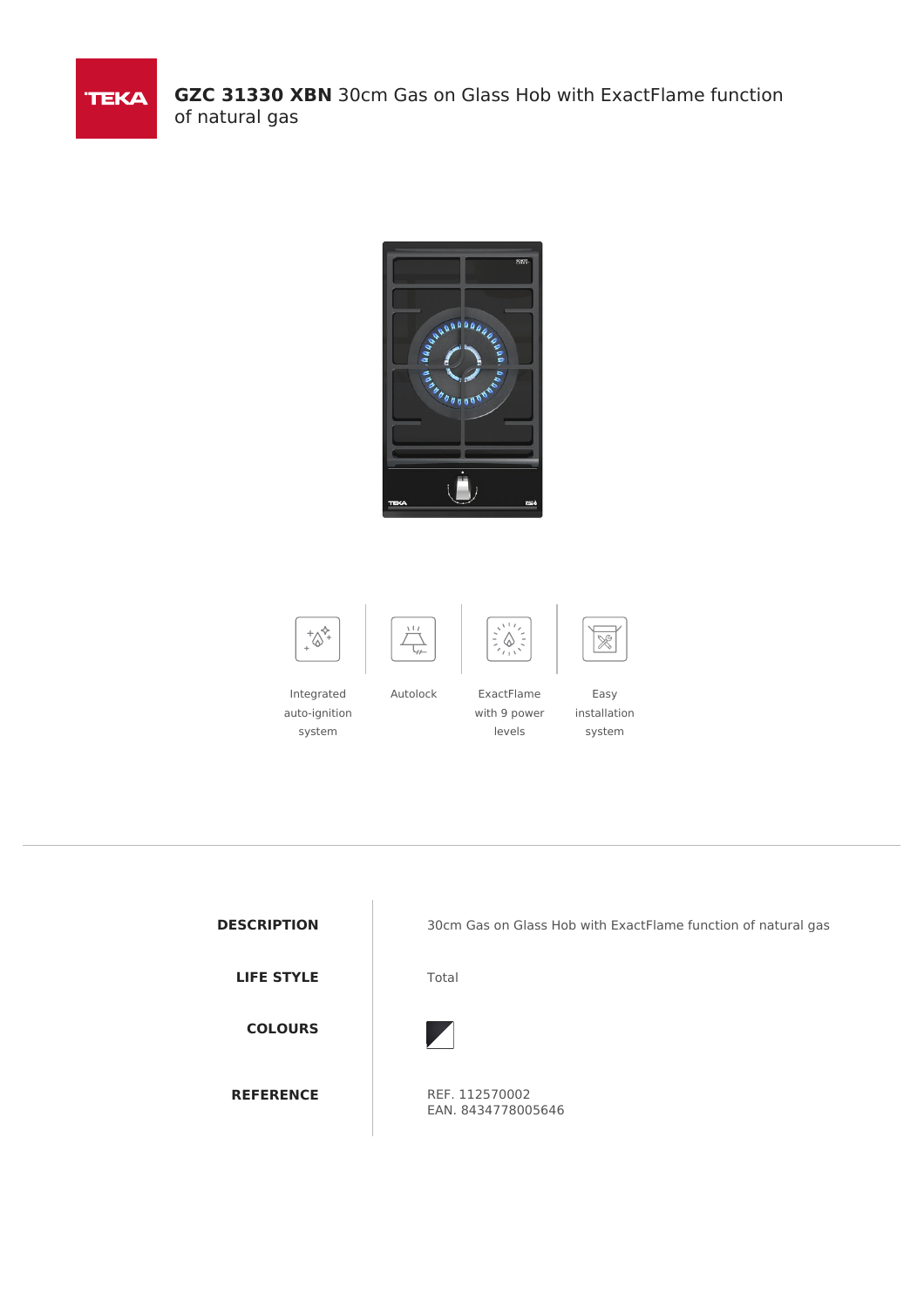**TEKA** 

**FEATURES** Gas on Glass with ExactFlame VarioPro Series Front control knobs with ergonomic design Ceramic glass Surface Bevelled front 9 power levels with precise control of the flame 1 double ring burner, 4,00 kW Auto-lock safety device (Thermocouples) Automatic-ignition in every burner, activated through control knobs Optional Wok support Large cast iron pan grids Easy installation kit Type of Gas: Natural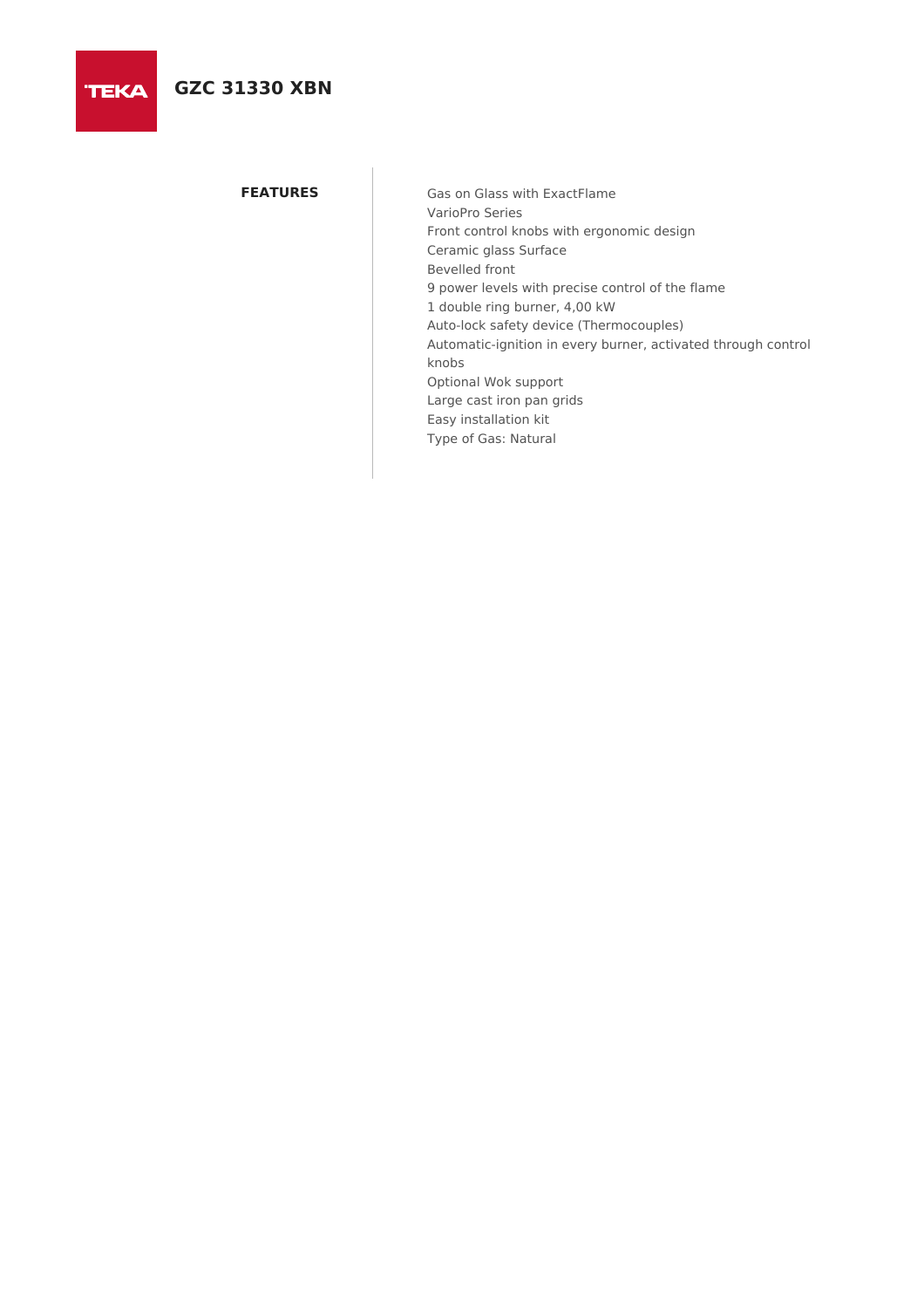

## **DIMENSIONS**

**TEKA** 

**Product height (mm):** 98 **Product width (mm):** 300 **Product depth (mm):** 510 **Product length (mm): Net weight (Kg):** 6,25

## **TECH SPECS**

**FITTING MEASURES Built-in Width (mm):** 280 **Built-in Depth (mm):** 490 **Built-in height (mm):** 49 **PARTICULAR CHARACTERISITICS Gas type:** Natural **Maximum nominal power (W) (Gas):** 5000 **Autoignition:** Yes **Number of electric power levels:** 9 **ELECTRIC CONNECTION Frequency (Hz):** 50/60 **Power rate (V):** 220-240 **Cable Connection Length (cm):** 100 **Maximum Nominal Power (W) (Electric hob):** 1100 **COOKING ZONES Cooking Zones:** 1